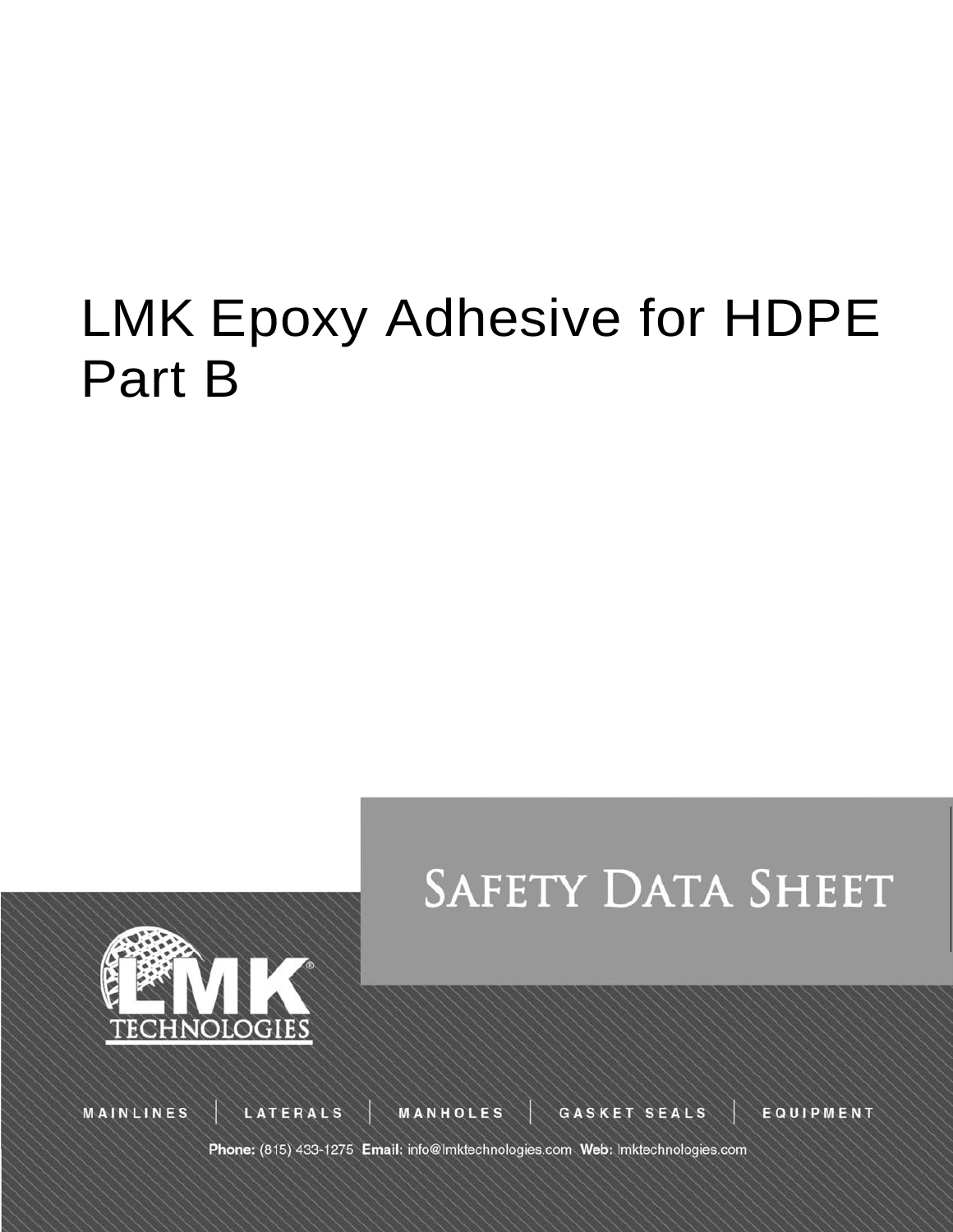## **\* \* \*Section 1 - IDENTIFICATION\* \* \***

#### **Product Identifier:**

Epoxy Adhesive for HDPE Part B

#### **Recommended Use**

adhesives / sealant **Restrictions on Use** None known.

#### **Manufacturer Information**

LMK Technologies 1779 Chessie Lane Ottawa, IL 61350

Phone: (815) 433-1275

Emergency # (800) 424-9300

## **\* \* \*Section 2 - HAZARD(S) IDENTIFICATION\* \* \***

#### **Classification in accordance with 29 CFR 1910.1200.**

Skin corrosion/irritation, Category 2 Eye Damage / Irritation, Category 2A Skin sensitizer, Category 1 Hazardous to the Aquatic Environment - Chronic Hazard, Category 2

## **GHS LABEL ELEMENTS**

**Symbol(s)**



#### **Signal Word** WARNING

#### **Hazard Statement(s)**

Causes skin irritation

Causes serious eye irritation

May cause an allergic skin reaction

Toxic to aquatic life with long lasting effects

#### **Precautionary Statement(s)**

#### **Prevention**

Avoid breathing dust, mist, fumes or vapors. Wash thoroughly after handling. Wear protective gloves and eye/face protection. Contaminated work clothing should not be allowed out of the workplace. Avoid release to the environment.

#### **Response**

IF ON SKIN: Wash with plenty of water. If skin irritation or rash occurs: Get medical advice/attention. Take off contaminated clothing and wash it before reuse. IF IN EYES: Rinse cautiously with water for several minutes. Remove contact lenses, if present and easy to do. Continue rinsing. If eye irritation persists: Get medical advice/attention. Collect spillage.

#### **Storage**

None needed according to classification criteria.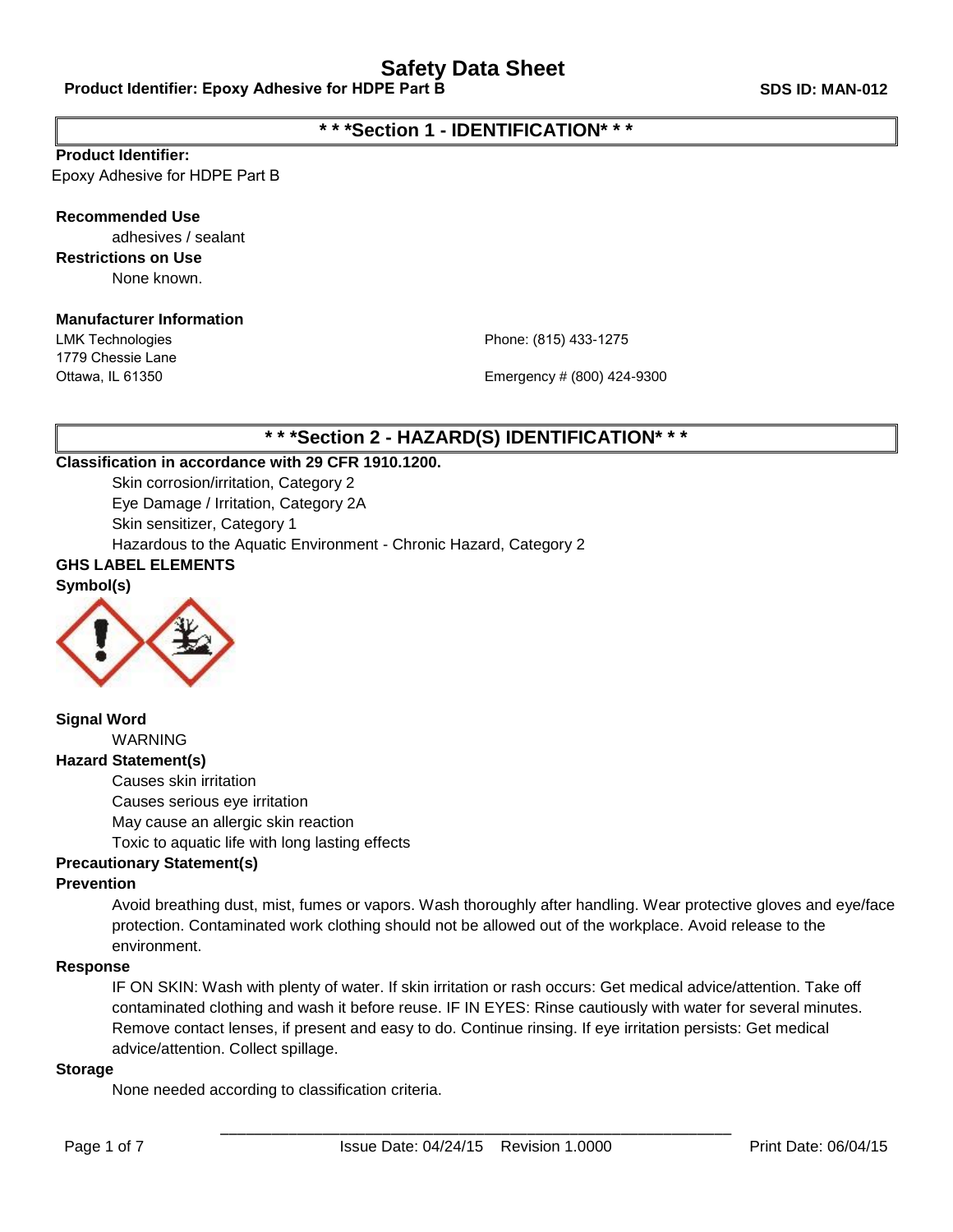#### **Product Identifier: Epoxy Adhesive for HDPE Part B SDS ID: MAN-012**

#### **Disposal**

Dispose of contents/container in accordance with local/regional/national/international regulations.

## **\* \* \*Section 3 - COMPOSITION / INFORMATION ON INGREDIENTS\* \* \***

| <b>CAS</b>          | <b>Component</b>    | Percent   |
|---------------------|---------------------|-----------|
| 1317-65-3           | Calcium Carbonate   | $30 - 40$ |
| <b>Trade Secret</b> | <b>Epoxy Resins</b> | $30 - 40$ |
| 1333-86-4           | Carbon black        | < 0.1     |

#### **Component Related Regulatory Information**

This product may be regulated, have exposure limits or other information identified as the following: Bisphenol A diglycidyl ether.

#### **\* \* \*Section 4 - FIRST-AID MEASURES\* \* \***

#### **Description of Necessary Measures**

#### **Inhalation**

If breathing is difficult, remove person to fresh air and keep comfortable for breathing. Call a POISON CENTER or doctor/physician if you feel unwell.

#### **Skin Contact**

Wash with plenty of soap and water. If skin irritation or rash occurs: Get medical advice/attention. Take off contaminated clothing and wash before reuse.

#### **Eye Contact**

Rinse cautiously with water for several minutes. Remove contact lenses, if present and easy to do. Continue rinsing. If eye irritation persists: Get medical advice/attention.

#### **Ingestion**

If a large amount is swallowed, get immediate medical attention.

#### **Most Important Symptoms/Effects**

#### **Acute**

skin irritation, eye irritation, allergic skin reactions

#### **Delayed**

allergic skin reactions

#### **Indication of Immediate Medical Attention and Special Treatment Needed, If Needed**

Treat symptomatically and supportively.

**\* \* \*Section 5 - FIRE-FIGHTING MEASURES\* \* \***

#### **Suitable Extinguishing Media**

Use carbon dioxide, regular dry chemical, regular foam or water.

#### **Unsuitable Extinguishing Media**

None known.

#### **Special Hazards Arising from the Chemical**

#### **Hazardous Combustion Products**

**Combustion:** Upon decomposition, this product emits carbon monoxide, carbon dioxide and/or low molecular weight hydrocarbons.

#### **Special Protective Equipment and Precautions for Firefighters**

May burn, but does not ignite readily.

#### **Fire Fighting Measures**

Move material from fire area if it can be done without risk. Cool containers with water spray until well after the fire is out. Use extinguishing agents appropriate for surrounding fire. Dike for later disposal. Stay upwind and keep out of low areas. Avoid inhalation of material or combustion by-products.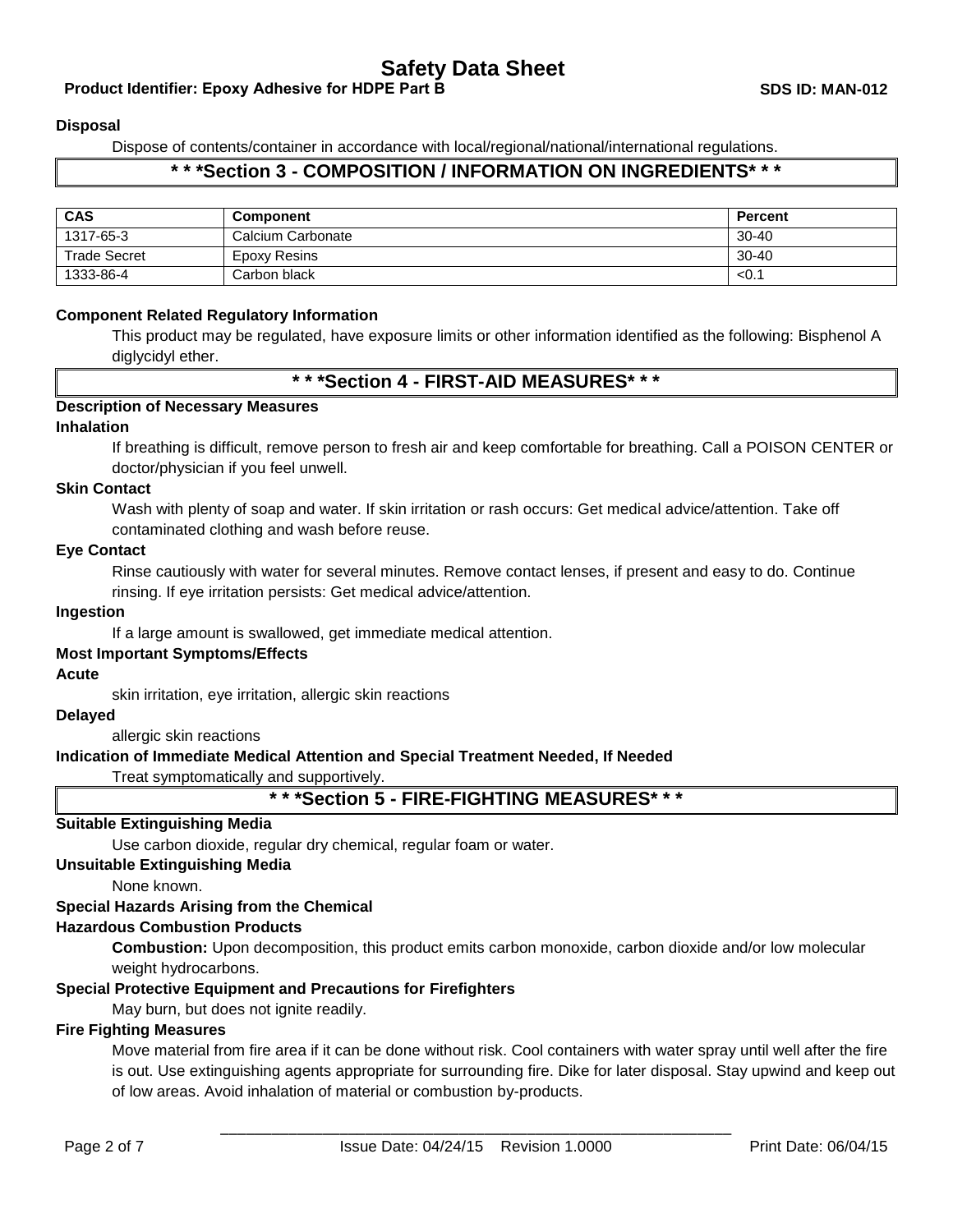#### **Product Identifier: Epoxy Adhesive for HDPE Part B SDS ID: MAN-012**

#### **Protective Equipment and Precautions for Firefighters**

Firefighters should wear full-face, self-contained breathing apparatus and impervious protective clothing. Firefighters should avoid inhaling any combustion products.

## **\* \* \*Section 6 - ACCIDENTAL RELEASE MEASURES\* \* \***

#### **Personal Precautions, Protective Equipment and Emergency Procedures**

Wear personal protective clothing and equipment, see Section 8. Keep unnecessary people away, isolate hazard area and deny entry. Only personnel trained for the hazards of this material should perform clean up and disposal.

#### **Methods and Materials for Containment and Cleaning Up**

Ventilate closed spaces before entering. Do not touch spilled material. Absorb with sand or other non-combustible material. Collect spilled material in appropriate container for disposal.

## **\* \* \*Section 7 - HANDLING AND STORAGE\* \* \***

#### **Precautions for Safe Handling**

Do not handle until all safety precautions have been read and understood. Avoid breathing dust or vapor. Avoid contact with skin and eyes. Do not eat, drink, or smoke when using this product. Always wear recommended personal protective equipment. Wash thoroughly after handling. Contaminated clothing should be removed and laundered before reuse.

#### **Conditions for Safe Storage, including any Incompatibilities**

Store and handle in accordance with all current regulations and standards. Store in a well-ventilated area. Store in a cool, dry place. Avoid contact with temperatures above 120 °F. Keep container tightly closed. Keep separated from incompatible substances.

**Incompatibilities:** strong acids, strong bases, strong oxidizing materials

## **\* \* \*Section 8 - EXPOSURE CONTROLS / PERSONAL PROTECTION\* \* \***

#### **Component Exposure Limits**

#### **Calcium Carbonate (1317-65-3)**

**OSHA:** 15 mg/m3 TWA (total dust); 5 mg/m3 TWA (respirable fraction)

**NIOSH:** 10 mg/m3 TWA (total dust); 5 mg/m3 TWA (respirable dust)

**Mexico** 10 mg/m3 TWA LMPE-PPT

20 mg/m3 STEL [LMPE-CT]

#### **Carbon black (1333-86-4)**

**ACGIH:** 3 mg/m3 TWA (inhalable fraction)

- **OSHA:** 3.5 mg/m3 TWA
- **NIOSH:** 3.5 mg/m3 TWA; 0.1 mg/m3 TWA (Carbon black in presence of Polycyclic aromatic hydrocarbons, as PAH) **Mexico** 3.5 mg/m3 TWA LMPE-PPT
	- 7 mg/m3 STEL [LMPE-CT]

#### **Appropriate Engineering Controls**

Provide local exhaust ventilation system. Ventilation equipment should be explosion-resistant if explosive concentrations of material are present.

#### **Individual Protection Measures, such as Personal Protective Equipment**

#### **Eyes/Face Protection**

Wear splash resistant safety goggles with a faceshield. Provide an emergency eye wash fountain and quick drench shower in the immediate work area.

#### **Skin Protection**

Wear appropriate chemical resistant clothing.

#### **Glove Recommendations**

Wear appropriate chemical resistant gloves.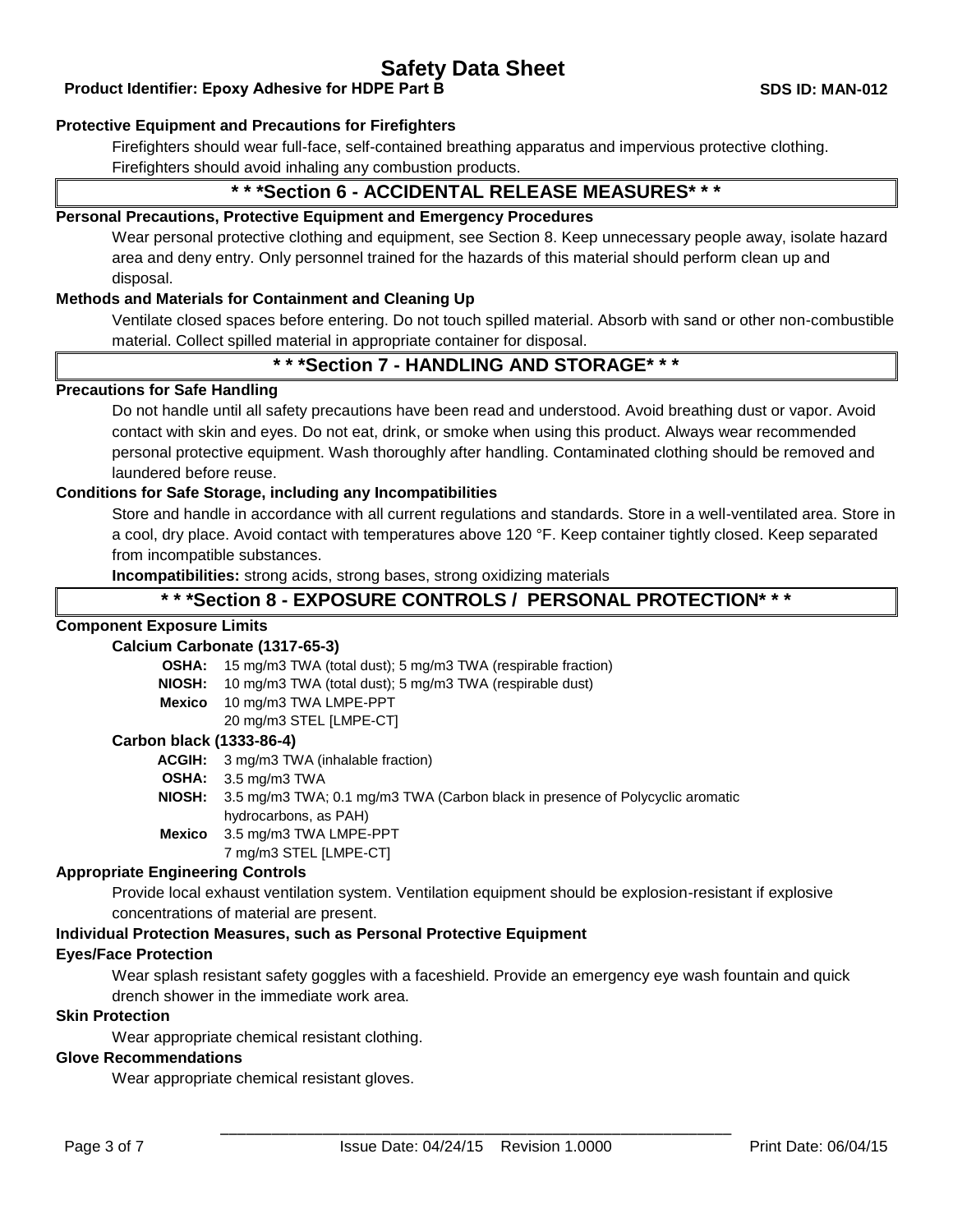#### **Product Identifier: Epoxy Adhesive for HDPE Part B SDS ID: MAN-012**

#### **Respiratory Protection**

Use an approved respirator if exposure limits are exceeded or if irritation develops or persists.

## **\* \* \*Section 9 - PHYSICAL AND CHEMICAL PROPERTIES\* \* \***

| <b>Physical State:</b>           | Solid          | Appearance:               | paste         |
|----------------------------------|----------------|---------------------------|---------------|
| Color:                           | Not available  | <b>Physical Form:</b>     | paste         |
| Odor:                            | petroleum odor | <b>Odor Threshold:</b>    | Not available |
| pH:                              | Not available  | <b>Melting Point:</b>     | Not available |
| <b>Boiling Point:</b>            | Not available  | <b>Flash Point:</b>       | Not available |
| Decomposition:                   | Not available  | <b>Evaporation Rate:</b>  | Not available |
| <b>OSHA Flammability Class:</b>  | Not available  | <b>Vapor Pressure:</b>    | Not available |
| Vapor Density (air $= 1$ ):      | Not available  | <b>Density:</b>           | $1.2 - 1.6$   |
| Specific Gravity (water $= 1$ ): | Not available  | <b>Water Solubility:</b>  | Negligible    |
| Log KOW:                         | Not available  | Coeff. Water/Oil Dist:    | Not available |
| KOC:                             | Not available  | <b>Auto Ignition:</b>     | Not available |
| <b>Viscosity:</b>                | varies         | VOC:                      | Not available |
| <b>Volatility:</b>               | Not available  | <b>Molecular Formula:</b> | Not available |

## **\* \* \*Section 10 - STABILITY AND REACTIVITY\* \* \***

#### **Reactivity**

No reactivity hazard is expected.

#### **Chemical Stability**

Stable at normal temperatures and pressure.

#### **Possibility of Hazardous Reactions**

Will not polymerize.

#### **Conditions to Avoid**

Avoid heat, flames, sparks and other sources of ignition. Avoid contact with incompatible materials. Avoid elevated temperatures above 120 °F.

#### **Incompatible Materials**

strong acids, strong bases, strong oxidizing materials

#### **Hazardous Decomposition Products**

Upon decomposition, this product emits carbon monoxide, carbon dioxide and/or low molecular weight hydrocarbons.

#### **Hazardous Decomposition**

**Combustion:** Upon decomposition, this product emits carbon monoxide, carbon dioxide and/or low molecular weight hydrocarbons.

# **\* \* \*Section 11 - TOXICOLOGICAL INFORMATION\* \* \***

#### **Acute Toxicity**

#### **Component Analysis - LD50/LC50**

The components of this material have been reviewed in various sources and the following selected endpoints are published:

#### **Epoxy Resins (Trade Secret)**

Oral LD50 Rat 11400 mg/kg

**Carbon black (1333-86-4)**

Oral LD50 Rat >15400 mg/kg

#### **Information on Likely Routes of Exposure**

#### **Inhalation**

May cause respiratory irritation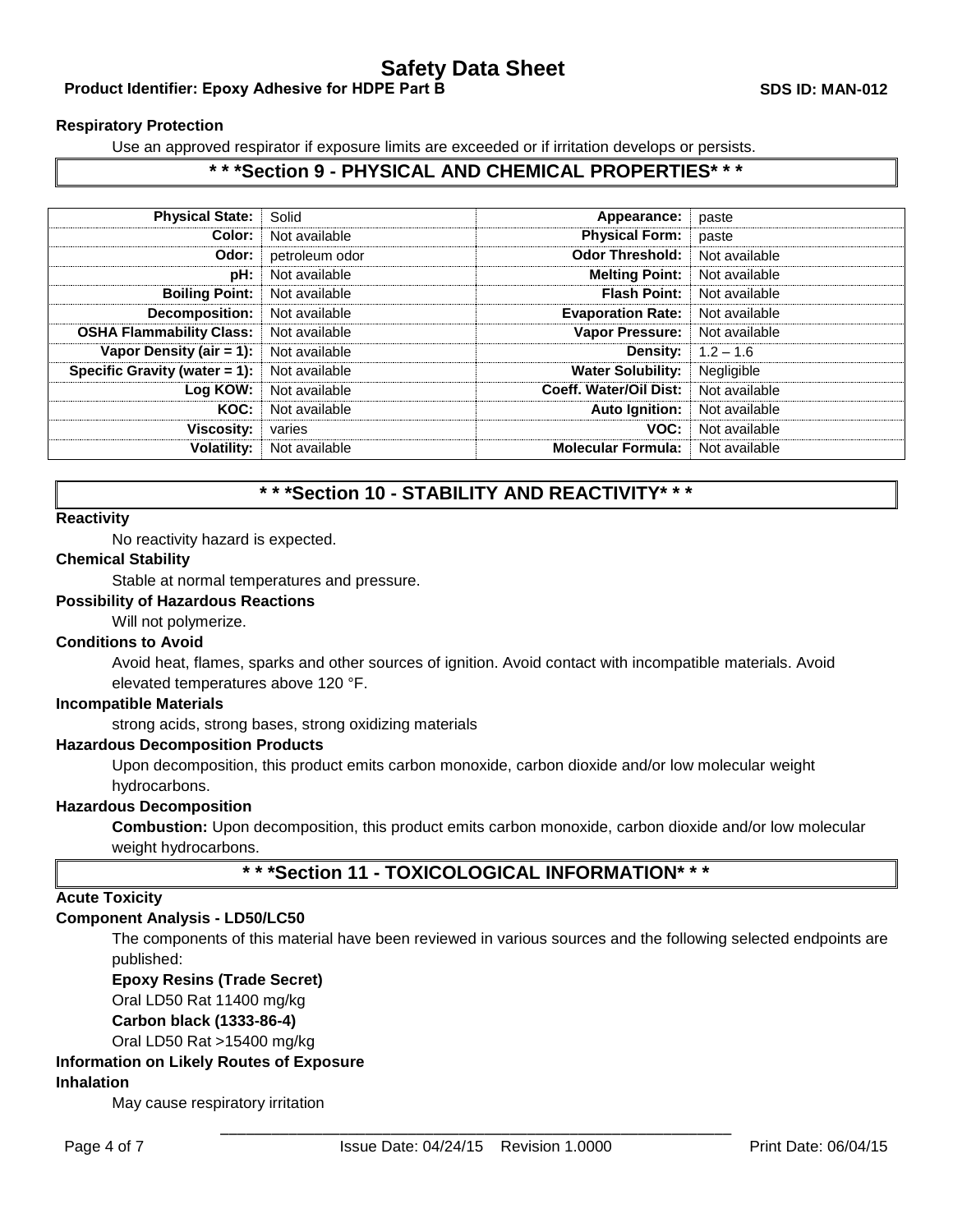#### **Product Identifier: Epoxy Adhesive for HDPE Part B**

#### **Ingestion**

Ingestion may cause irritation of the esophagus and gastrointestinal tract.

## **Skin Contact**

May cause irritation of the skin. Repeated or prolonged contact may result in dermatitis. May cause an allergic skin reaction.

#### **Eye Contact**

May cause irritation of the eyes.

#### **Immediate Effects**

skin irritation, eye irritation, allergic reactions

#### **Delayed Effects**

allergic reactions

#### **Medical Conditions Aggravated by Exposure**

No data available.

#### **Irritation/Corrosivity Data**

Causes skin, eye and respiratory irritation.

#### **Respiratory Sensitization**

No information available for the product.

#### **Dermal Sensitization**

May cause an allergic skin reaction.

#### **Germ Cell Mutagenicity**

No information available for the product.

#### **Carcinogenicity**

Bisphenol A diglycidyl ether.is a component of the epoxy resins in this product. A 2 year bioassay in rats and mice exposed by dermal route to this chemical showed no evidence of carcinogenicity to the skin or other organs.

#### **Component Carcinogenicity**

#### **Epoxy Resins (Trade Secret)**

- **IARC:** Monograph 71 [1999]; Monograph 47 [1989] (Group 3 (not classifiable), related to Bisphenol A diglycidyl ether)
- **DFG:** Category 3A (could be carcinogenic for man, related to Bisphenol A diglycidyl ether)

#### **Carbon black (1333-86-4)**

- **ACGIH:** A3 Confirmed Animal Carcinogen with Unknown Relevance to Humans
	- **IARC:** Monograph 93 [2010]; Monograph 65 [1996] (Group 2B (possibly carcinogenic to humans))
	- **DFG:** Category 3B (could be carcinogenic for man, inhalable fraction)
- **OSHA:** Present

#### **Reproductive Toxicity**

No information available for the product.

#### **Specific Target Organ Toxicity - Single Exposure**

No target organs identified.

#### **Specific Target Organ Toxicity - Repeated Exposure**

No target organs identified.

#### **Aspiration Hazard**

No information available for the product.

## **\* \* \*Section 12 - ECOLOGICAL INFORMATION\* \* \***

#### **Ecotoxicity**

Toxic to aquatic life with long lasting effects.

#### **Component Analysis - Aquatic Toxicity**

No LOLI ecotoxicity data are available for this product's components.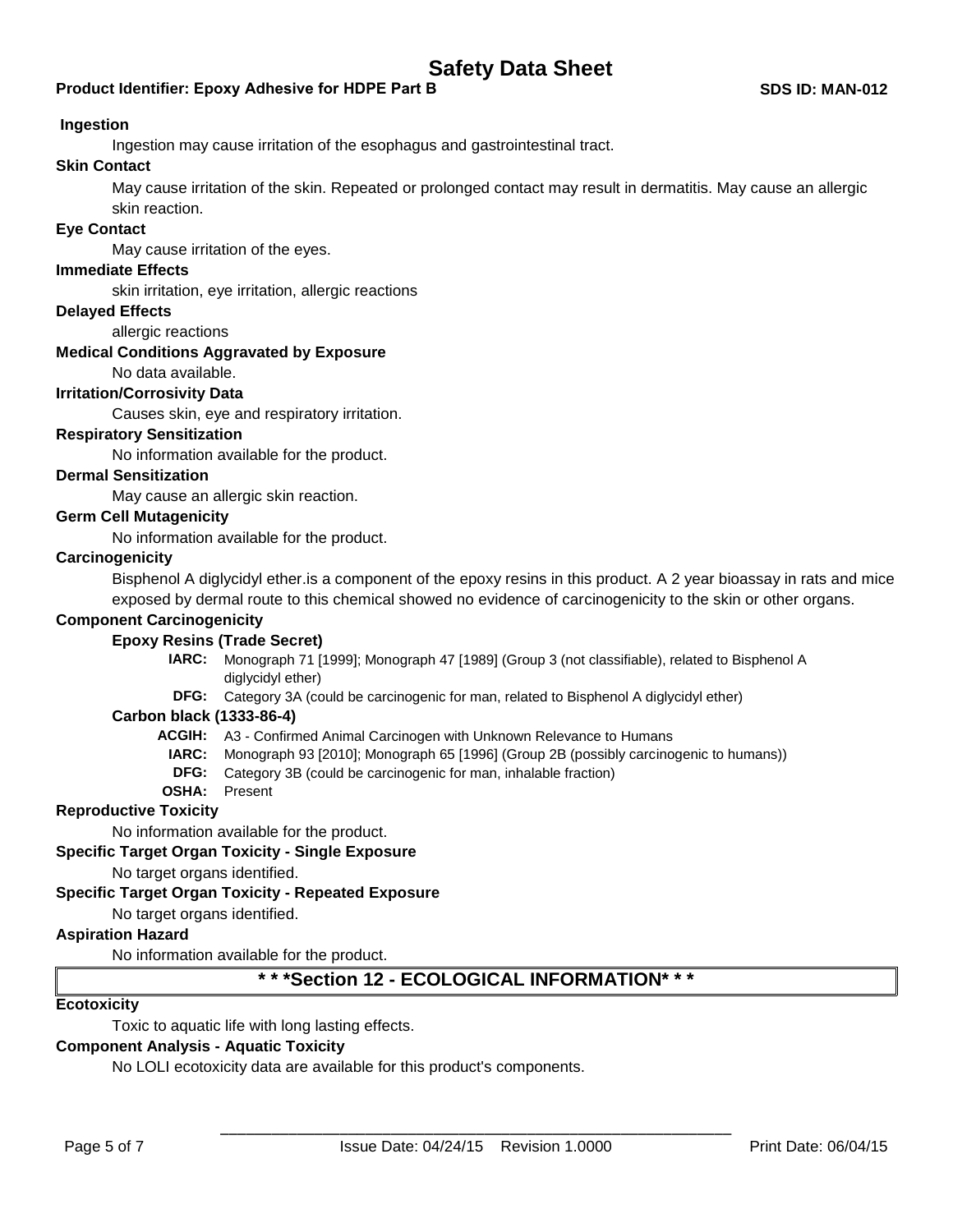#### **Product Identifier: Epoxy Adhesive for HDPE Part B SDS ID: MAN-012**

#### **Persistence and Degradability**

No information available for the product.

#### **Bioaccumulation**

No information available for the product.

#### **Mobility**

No information available for the product.

#### **Biodegradation**

No information available for the product.

## **\* \* \*Section 13 - DISPOSAL CONSIDERATIONS\* \* \***

#### **Disposal Methods**

Dispose in accordance with all applicable federal, state/regional and local laws and regulations.

## **Disposal of Contaminated Packaging**

Dispose of properly. Recycle if possible.

## **Component Waste Numbers**

The U.S. EPA has not published waste numbers for this product's components.

#### **\* \* \*Section 14 - TRANSPORT INFORMATION\* \* \***

#### **US DOT Information**

Not regulated as a hazardous material.

#### **TDG Information**

Not regulated as dangerous goods.

## **\* \* \*Section 15 - REGULATORY INFORMATION\* \* \***

#### **U.S. Federal Regulations**

None of this products components are listed under SARA Section 302 (40 CFR 355 Appendix A), SARA Section 311/312 (40 CFR 370.21), SARA Section 313 (40 CFR 372.65), CERCLA (40 CFR 302.4), TSCA 12(b), or require an OSHA process safety plan.

#### **SARA 311/312 Hazardous Categories**

#### **Acute Health:** Yes **Chronic Health:** Yes **Fire:** No **Pressure:** No **Reactive:** No

#### **State Regulations**

The following components appear on one or more of the following state hazardous substances lists:

| <b>Component</b>  | <b>CAS</b> | UF.       | МA  | <b>MN</b> | NJ  | <b>PA</b> |
|-------------------|------------|-----------|-----|-----------|-----|-----------|
| Calcium Carbonate | 1317-65-3  | <b>No</b> | Yes | Yes       | Yes | Yes       |
| Carbon black      | 1333-86-4  | Yes       | Yes | Yes       | Yes | Yes       |

The following statement(s) are provided under the California Safe Drinking Water and Toxic Enforcement Act of 1986 (Proposition 65):

WARNING! This product contains a chemical known to the state of California to cause cancer.

#### **Component Analysis - Inventory**

| <b>Component</b>  | <b>CAS</b>          | US  | CA         | ΕU         | AU  | <b>PH</b> | JP                | <b>KR</b> | <b>CN</b> | NZ  |
|-------------------|---------------------|-----|------------|------------|-----|-----------|-------------------|-----------|-----------|-----|
| Calcium Carbonate | 1317-65-3           | Yes | <b>NSL</b> | <b>EIN</b> | Yes | Yes       | $V_{\mathsf{e}s}$ | Yes       | Yes       | Yes |
| Epoxy Resins      | <b>Trade Secret</b> | Yes | <b>DSL</b> | <b>No</b>  | Yes | Yes       | Yes               | Yes       | Yes       | Yes |
| Carbon black      | 1333-86-4           | Yes | <b>DSL</b> | EIN        | Yes | Yes       | Yes               | Yes       | Yes       | Yes |

## **\* \* \*Section 16 - OTHER INFORMATION\* \* \***

#### **Summary of Changes**

New SDS: 1.00